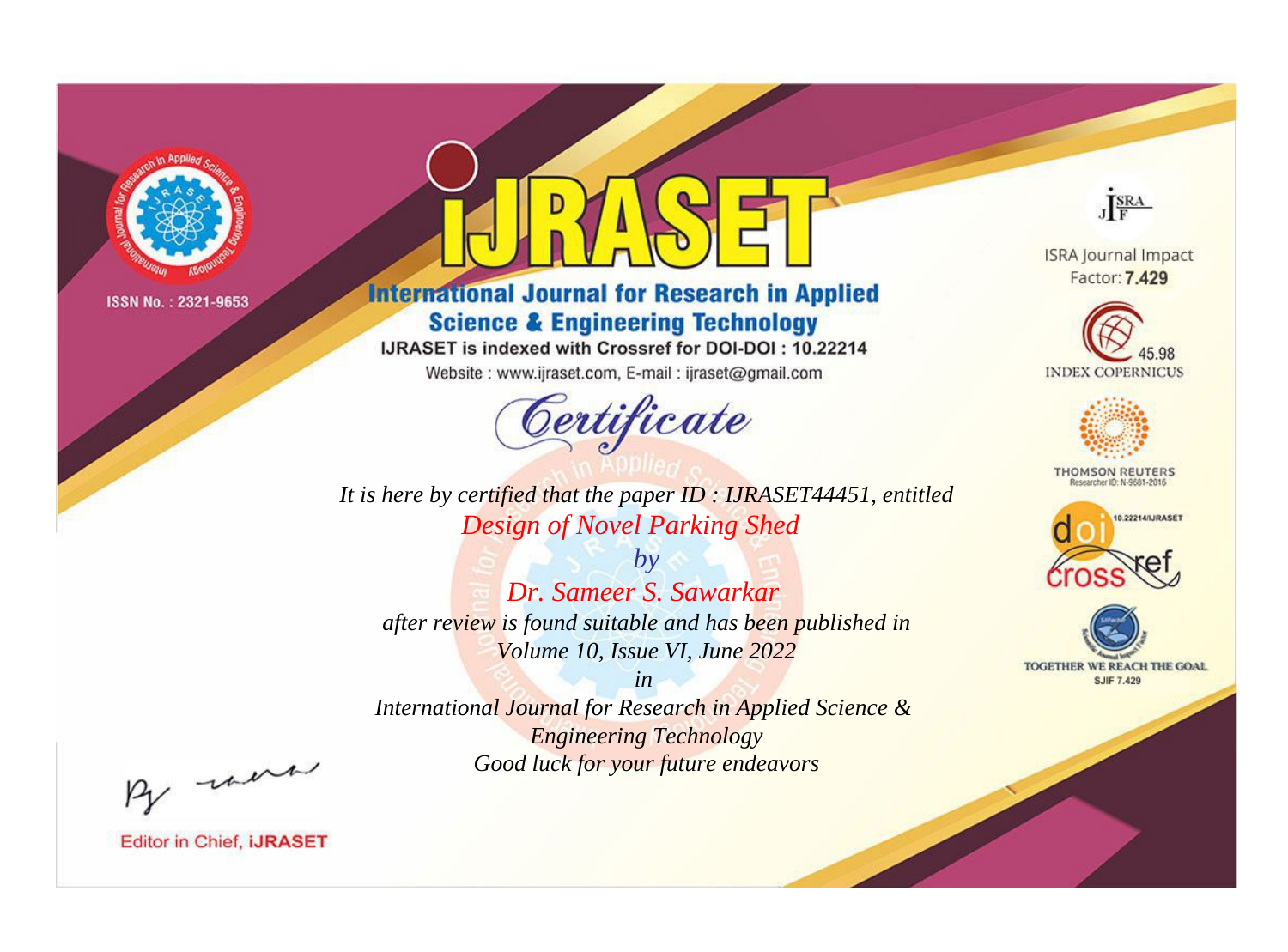

# **International Journal for Research in Applied Science & Engineering Technology**

IJRASET is indexed with Crossref for DOI-DOI: 10.22214

Website: www.ijraset.com, E-mail: ijraset@gmail.com



JERA

**ISRA Journal Impact** Factor: 7.429





**THOMSON REUTERS** 



TOGETHER WE REACH THE GOAL **SJIF 7.429** 

*It is here by certified that the paper ID : IJRASET44451, entitled Design of Novel Parking Shed*

*by Ms. Kajal Dipak Ahire after review is found suitable and has been published in Volume 10, Issue VI, June 2022*

*in* 

*International Journal for Research in Applied Science & Engineering Technology Good luck for your future endeavors*

By morn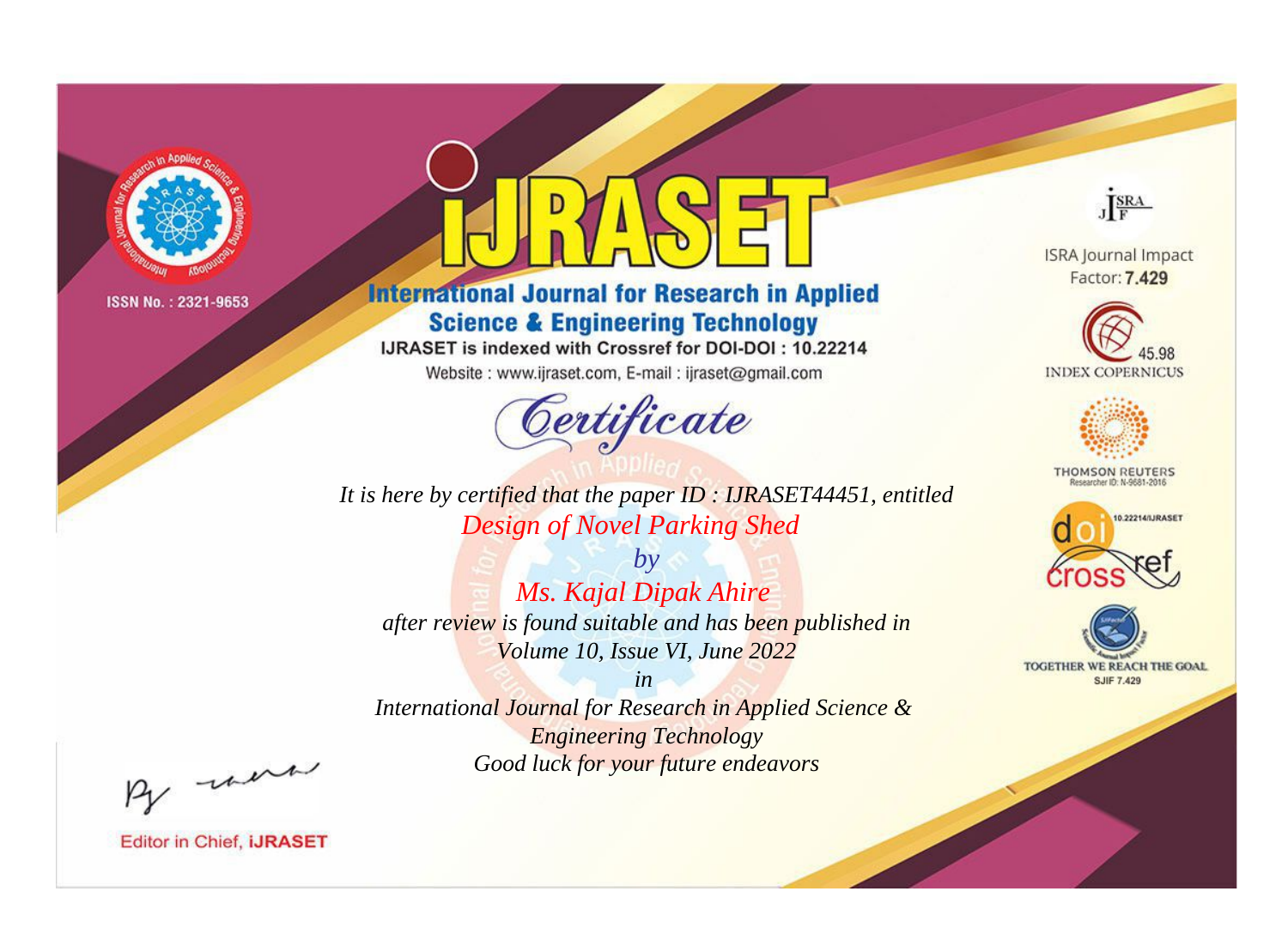

# **International Journal for Research in Applied Science & Engineering Technology**

IJRASET is indexed with Crossref for DOI-DOI: 10.22214

Website: www.ijraset.com, E-mail: ijraset@gmail.com



JERA

**ISRA Journal Impact** Factor: 7.429





**THOMSON REUTERS** 



TOGETHER WE REACH THE GOAL **SJIF 7.429** 

*It is here by certified that the paper ID : IJRASET44451, entitled Design of Novel Parking Shed*

*by Ms. Shruti Narayan Dhurad after review is found suitable and has been published in Volume 10, Issue VI, June 2022*

*in* 

*International Journal for Research in Applied Science & Engineering Technology Good luck for your future endeavors*

By morn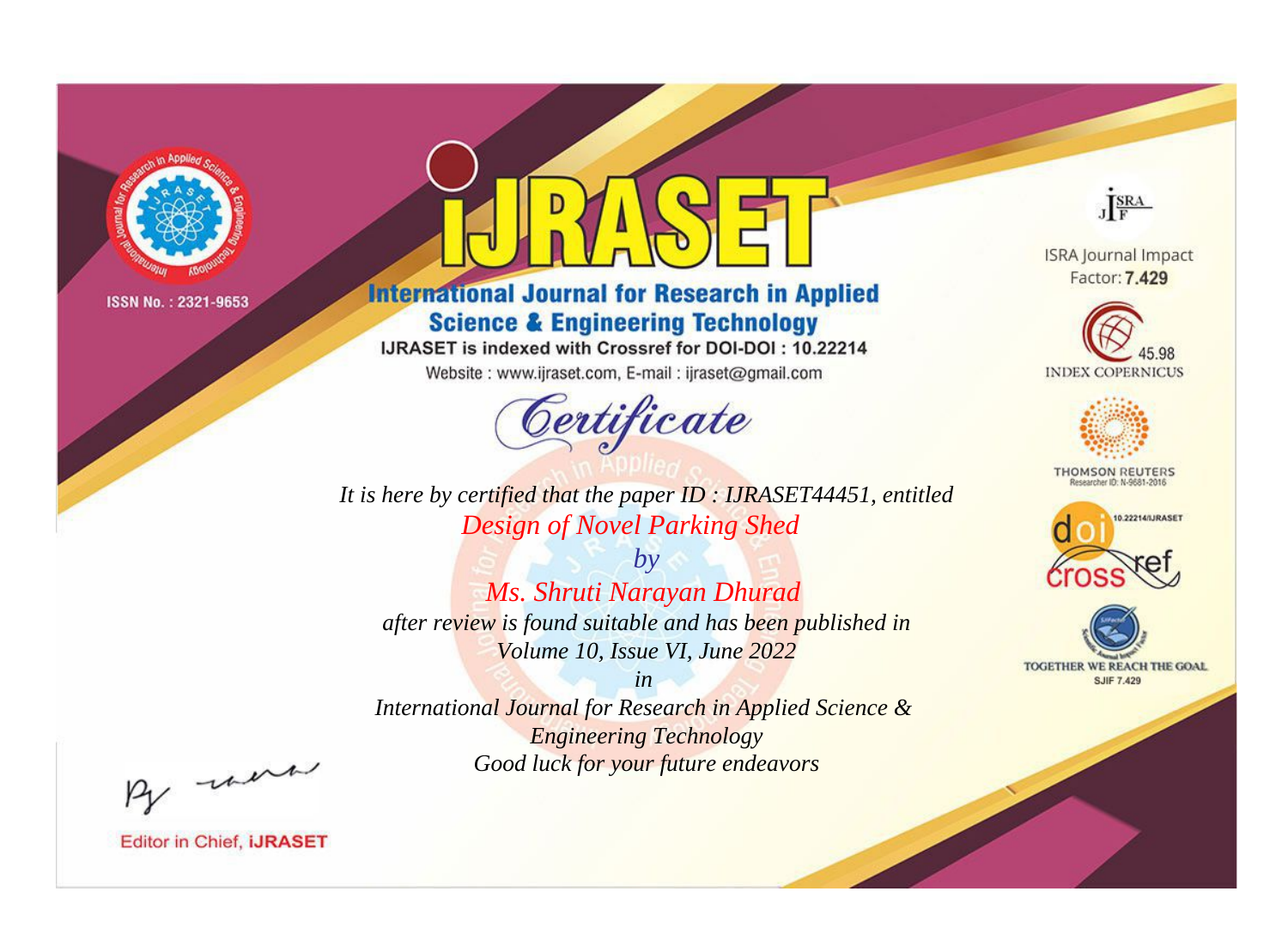

# **International Journal for Research in Applied Science & Engineering Technology**

IJRASET is indexed with Crossref for DOI-DOI: 10.22214

Website: www.ijraset.com, E-mail: ijraset@gmail.com



JERA

**ISRA Journal Impact** Factor: 7.429





**THOMSON REUTERS** 



TOGETHER WE REACH THE GOAL **SJIF 7.429** 

*It is here by certified that the paper ID : IJRASET44451, entitled Design of Novel Parking Shed*

*by Mr. Pranav Kalyanrao Kale after review is found suitable and has been published in Volume 10, Issue VI, June 2022*

*in* 

*International Journal for Research in Applied Science & Engineering Technology Good luck for your future endeavors*

By morn